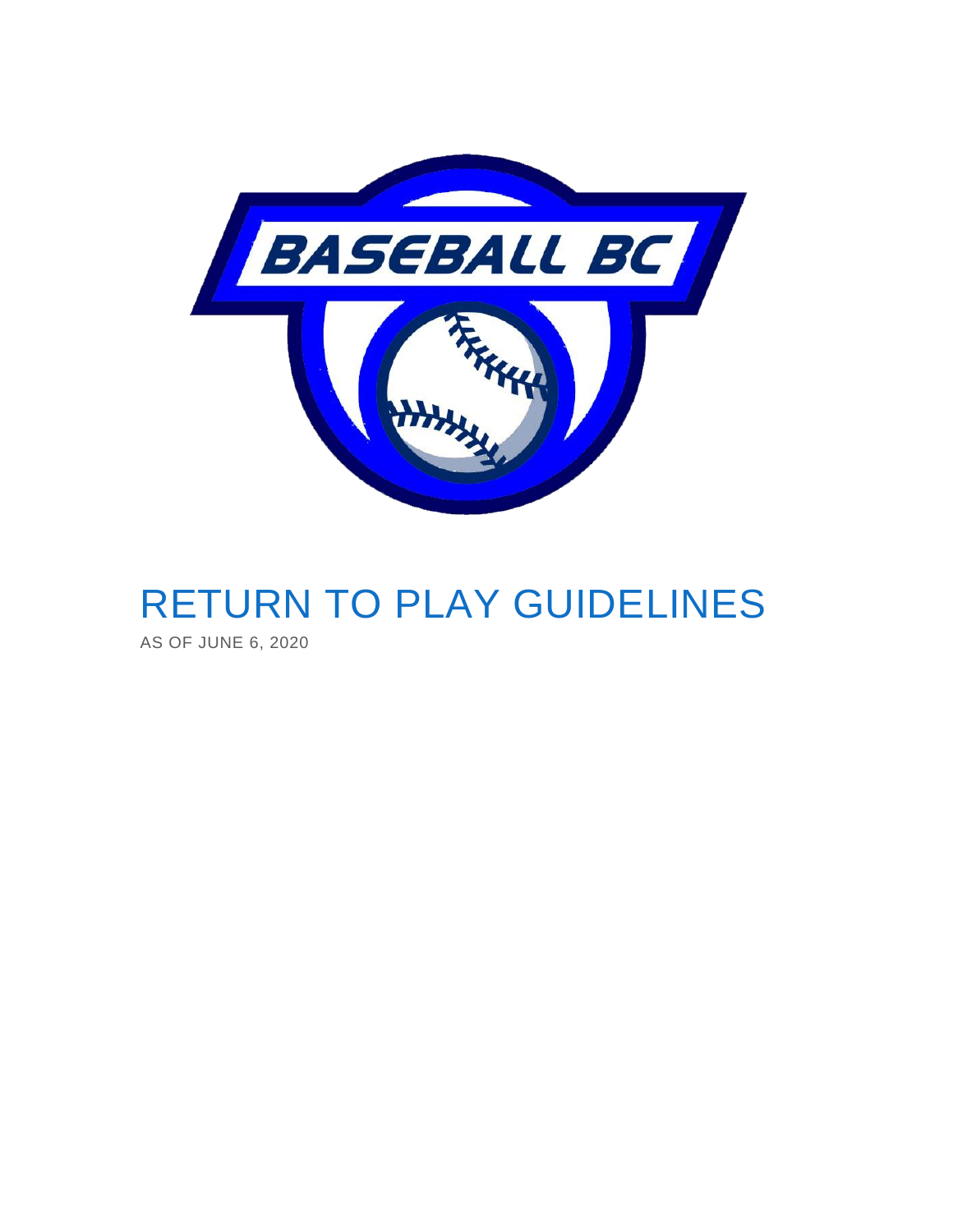#### **INTRODUCTION**

On May 6, 2020, the Government of BC announced BC's Restart Plan. Part of that plan was to ask that sector-specific guidelines be created. Government tasked viaSport, a non-profit society that acts as an agent for the BC Government in providing direction and oversight to amateur sport, was asked to develop Return to Sport Guidelines. Those guidelines were developed with direction from the Provincial Health Officer, and released on June 1, 2020. viaSport has now asks each Provincial Sport Organization (PSO) to develop their own Return to Sport Plan. Baseball BC, the PSO for baseball, has developed this plan for our sport. It has been drafted to be consistent with the federal and provincial health guidelines, and the provisions of the viaSport Return to Play guidelines. However, while Baseball BC has consulted with viaSport in developing our guidelines, viaSport does not provide approval for individual sport guidelines. We emphasize that the Baseball Return to Play guidelines include a requirement to respect the rules and advice of the responsible federal, provincial and municipal authorities.

We strongly encourage baseball organizations to review both the Baseball Return to Play guidelines and the overall viaSport Return to Play guidelines before developing their own written plan. Please note, that just as the Baseball BC guidelines have been approved by the Baseball BC board of directors, individual organizations also need to have their own written Return to Play plans approved by their board of directors. Further, the viaSport directive is clear that these plans must be in compliance with all orders and guidelines from the Provincial Health Officer and must be either posted on the wall of a facility or on the organization's website.

Baseball BC emphasizes the advice of public health officials and viaSport to move ahead slowly, and systematically restart activities in a way that allows your organization and local health authorities to monitor, evaluate and adjust as needed.

# OTHER GUIDELINES

With a situation that evolves daily and may differ by area, Baseball BC requires all organizations to follow the guidance from all levels of government and the BC health authorities. We also understand that each municipality has potentially different restrictions and limitations for on-field bookings and activity, therefore, we advise organizations to work with all the stakeholders relevant to your own organization and adhere to any appropriate requirements to ensure you are providing a safe environment for all participants.

The information from other authorities in this document is current to the date of the release of this document.

The sport specific guidelines provided by Baseball BC are meant to supplement the requirements and recommendations from the various levels of government, and the viaSport Guidelines.

- − ViaSport Return to Sport Guidelines for BC: <https://www.viasport.ca/sites/default/files/ReturntoSportGuidelines.pdf>
- − BCCDC Covid-19 Resources:<http://www.bccdc.ca/health-info/diseases-conditions/covid-19>
- − WorkSafeBC: [https://www.worksafebc.com/en/about-us/covid-19-updates/covid-19-returning](https://www.worksafebc.com/en/about-us/covid-19-updates/covid-19-returning-safe-operation)[safe-operation](https://www.worksafebc.com/en/about-us/covid-19-updates/covid-19-returning-safe-operation)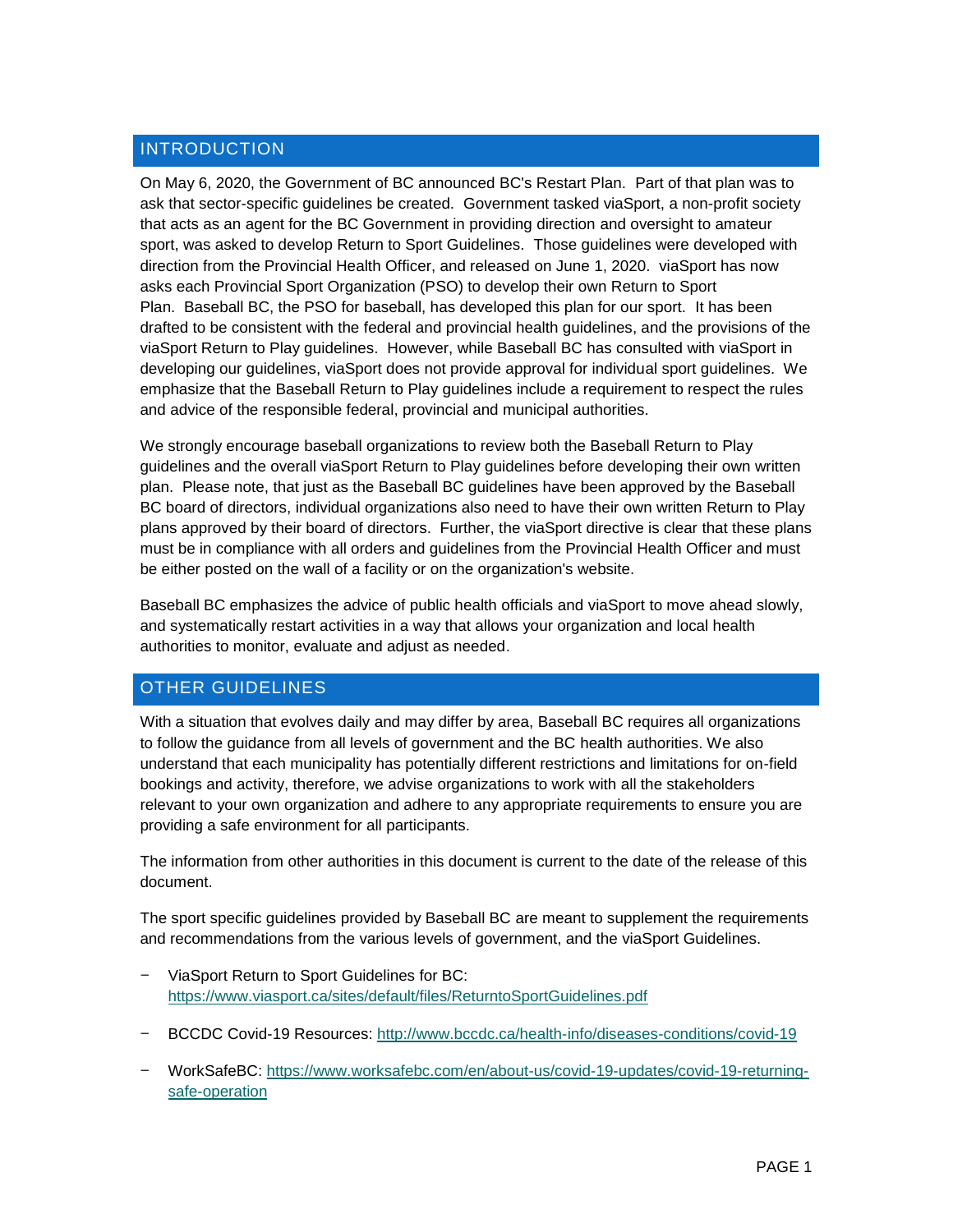− Government of Canada COVID-19 Resources: [https://www.canada.ca/en/public](https://www.canada.ca/en/public-health/services/diseases/coronavirus-disease-covid-19.html)[health/services/diseases/coronavirus-disease-covid-19.html](https://www.canada.ca/en/public-health/services/diseases/coronavirus-disease-covid-19.html)

For additional links to information and other applicable guidelines, see Appendix F of the viaSport Guidelines.

#### ADMINISTRATIVE STEPS

Government and viaSport require several steps to be completed prior to the return to play. These are essential in managing risk and ensuring a safe restart of sport for all involved. Prior to restarting, every organization must have an explicit plan for the measures they will implement and maintain.

*Note: When Baseball BC refers to an "organization" in this document, it is meant to be inclusive of each of the Baseball BC members AND their affiliated leagues, local associations, clubs, teams, and any other affiliated entity that offers organized baseball in BC.* 

#### POLICY

In addition to anything required by other authorities, organizations who choose to offer organized baseball at any level must develop the following policies (see viaSport Guidelines for further details):

- *1.* COVID-19 Safety Plan *(Appendix G – viaSport Guidelines)*
- *2.* Illness Policy and Wellness Screening *(Appendix C – viaSport Guidelines)*
- 3. Outbreak Plan *(Page 20 – viaSport Guidelines)*
- *4.* First Aid Plan *(Page 20 – viaSport Guidelines)*

#### APPROVAL TO RESTART

Baseball BC does not approve individual plans from organizations. Organizations who belong to other governing bodies (BC Minor, PBL, Little League, etc.) also need to ensure returning to play authorized by their respective body.

**Return to play plans and policies for each organization must be authorized by its Board of Directors** or equivalent decision makers.

The board or senior management of an organization is responsible for the oversight of risk. Each Board member or manager should review the viaSport Guidelines in detail, including the section on Risk Management.

Restarting is not mandatory – each organization must assess and decide for itself whether and when it is appropriate to restart operations.

When determining if your organization is ready to resume it is important to note that Baseball BC insurance **will not** cover any claims relating to communicable diseases or pandemics and that most policies, including Directors and Officers Insurance, now include specific pandemic exclusions.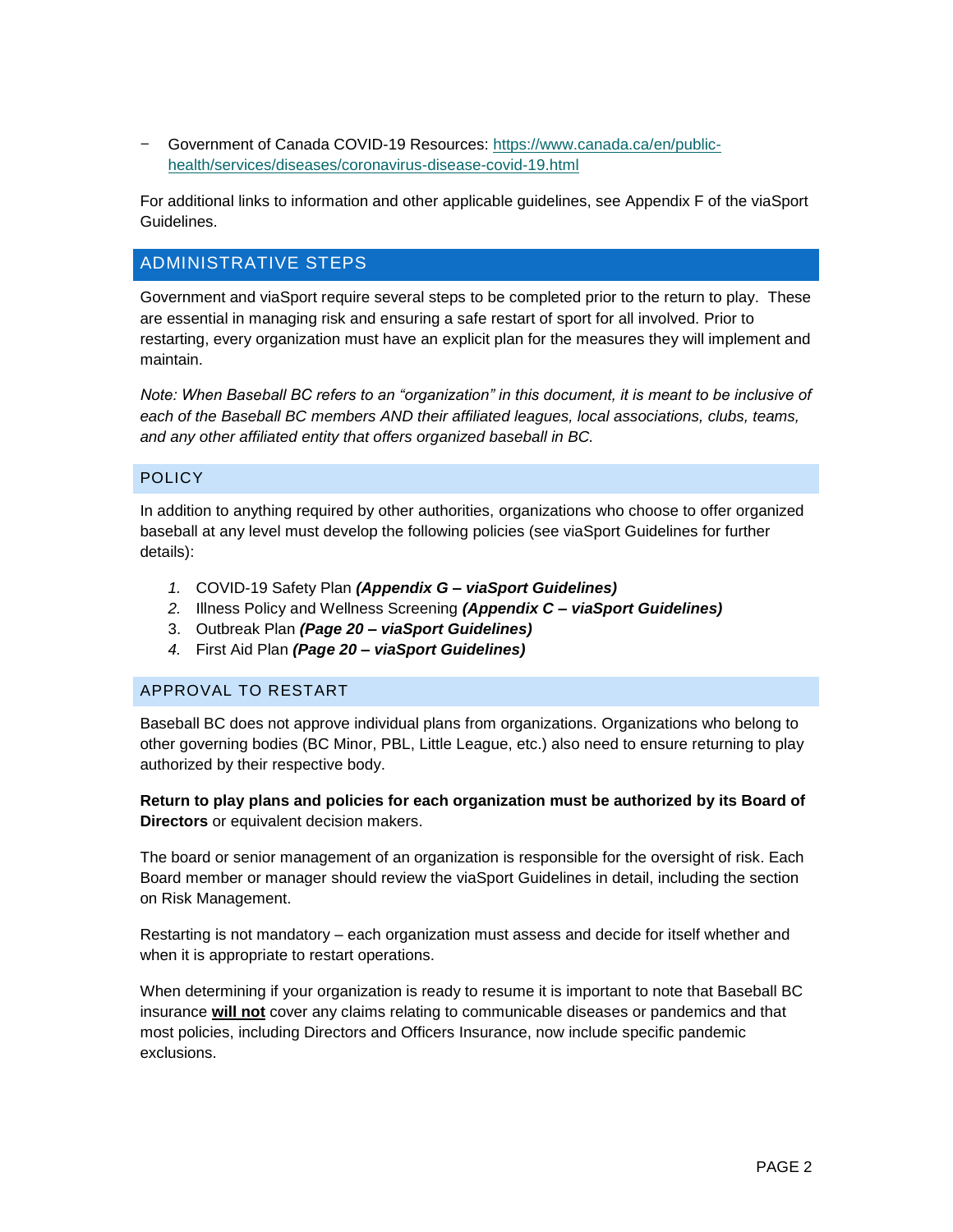Organizations are encouraged to update and use appropriate waivers for registration purposes when conducting baseball activity. It is important organizations understand the limitations of using waivers and are encouraged to obtain legal advice as necessary.

## BASEBALL BC GENERAL HEALTH AND PERSONAL HYGIENE GUIDELINES

# *Please note that all of the below Personal Health and Hygiene Guidelines are intended to be required for anyone involved in youth or amateur baseball which includes, but is not limited to; athletes, coaches, umpires, administrators, volunteers and spectators.*

- Anyone displaying ANY illness symptoms **MUST NOT** attend.
- Disinfectant wipe down of all surfaces athletes can be exposed before every event.
- Reminder to all participants daily to avoid touching of eyes, nose or mouth
- No sharing of water bottles.
- No sharing of food of any kind.
- No spitting.
- No chewing gum or sunflower seeds.
- No sharing of any personal equipment or items
- Ride sharing to be discouraged whenever possible.
- All participants encouraged to disinfect their equipment after each event.
- All participants encouraged to wash all clothing and selves after each event.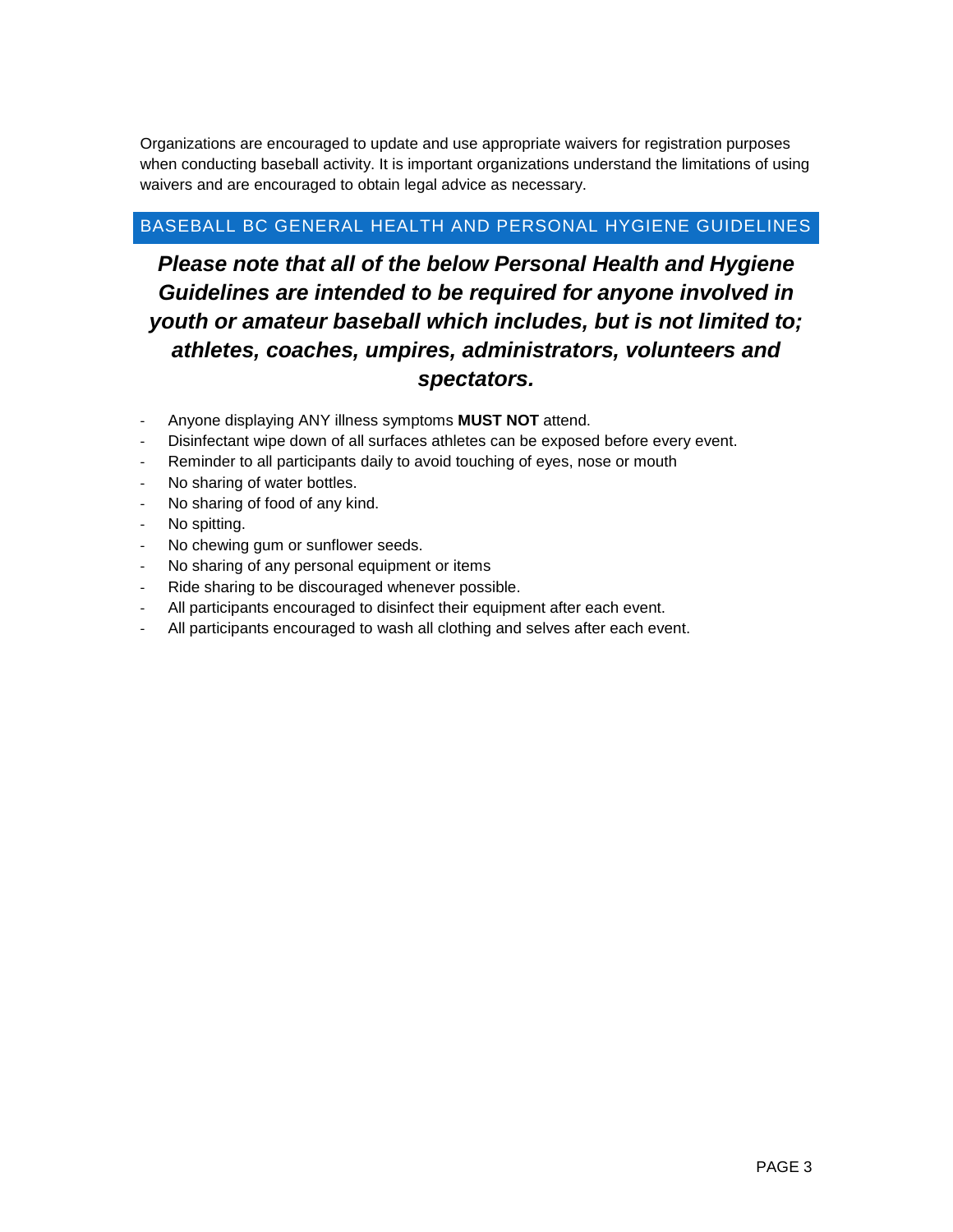| <b>Baseball BC RTP Summary</b> |                                                        |                                                                                                                                                    |                                                                                                   |                                                                                 |
|--------------------------------|--------------------------------------------------------|----------------------------------------------------------------------------------------------------------------------------------------------------|---------------------------------------------------------------------------------------------------|---------------------------------------------------------------------------------|
|                                | Phase 1                                                | Phase 2                                                                                                                                            | Phase 3                                                                                           | Phase 4                                                                         |
|                                | (Prior to June 7)                                      | (June 7 to September)                                                                                                                              | (TBA)                                                                                             | (TBA)                                                                           |
| <b>Restrictions</b>            | No community programming                               | <b>Maintain Social Distance (2M)</b><br>No non-essential travel<br>No group gatherings over 50 ppl                                                 |                                                                                                   | Refer to PHO & local health Authorities Refer to PHO & local health Authorities |
| <b>Participants</b>            | No community programming                               | Small groups only<br>(10 athletes and 2 coaches)<br>No or limited specators                                                                        | Group sizes may increase                                                                          | Large groups allowed                                                            |
|                                |                                                        | Moving to full team practices<br>(TBA)                                                                                                             |                                                                                                   |                                                                                 |
| Equipment                      | No community programming                               | No shared personal equipment<br>Disinfect any team equipment<br>before, during and after use                                                       | <b>Minimal shared equipment</b><br>Disinfect any shared equipment<br>before, during and after use | Some shared equipment<br><b>Enhanced cleaning protocols in place</b>            |
|                                | <b>Activity / Competition No community programming</b> | Small group training only to start<br>Moving to full team practices (TBA)<br>In club play or modified game play<br>may slowly be introduced. (TBA) | Interclub or Regional game play<br>may be considered. (TBA)                                       | <b>Provincial Compititions and</b><br>larger scale events may return (TBA)      |

# RETURNING TO BASEBALL - PHASES

The Provincial Restart Plan and the viaSport Guidelines are broken into phases. Right now we are in Phase 2. For ease of reference, we will be referring to the current phase for baseball as Phase 2, as well.

Note that only Phase 2 currently has any timeline attached, and even there, we have only identified the possible start date for that phase. This done entirely based on information supplied by ViaSport related to movement between phases as outlined in their Sport Activity Chart. **(Appendix A – viaSport Guidelines).**

**Any movement between phases will be decided through collaboration with viaSport and the Provincial Health Office and announced by Baseball BC. Do not move from one phase to another on your own or without approval to do so.**

#### VIASPORT PHASE 2

**Phase 2 in the viaSport Guidelines is referred to as "Transition Measures – Approx. May to September."**

This phase applies to Baseball and informs the baseball specific measures in the "Baseball BC Phase 2". Important to note about this viaSport phase is the following:

− 2m physical distance required between participants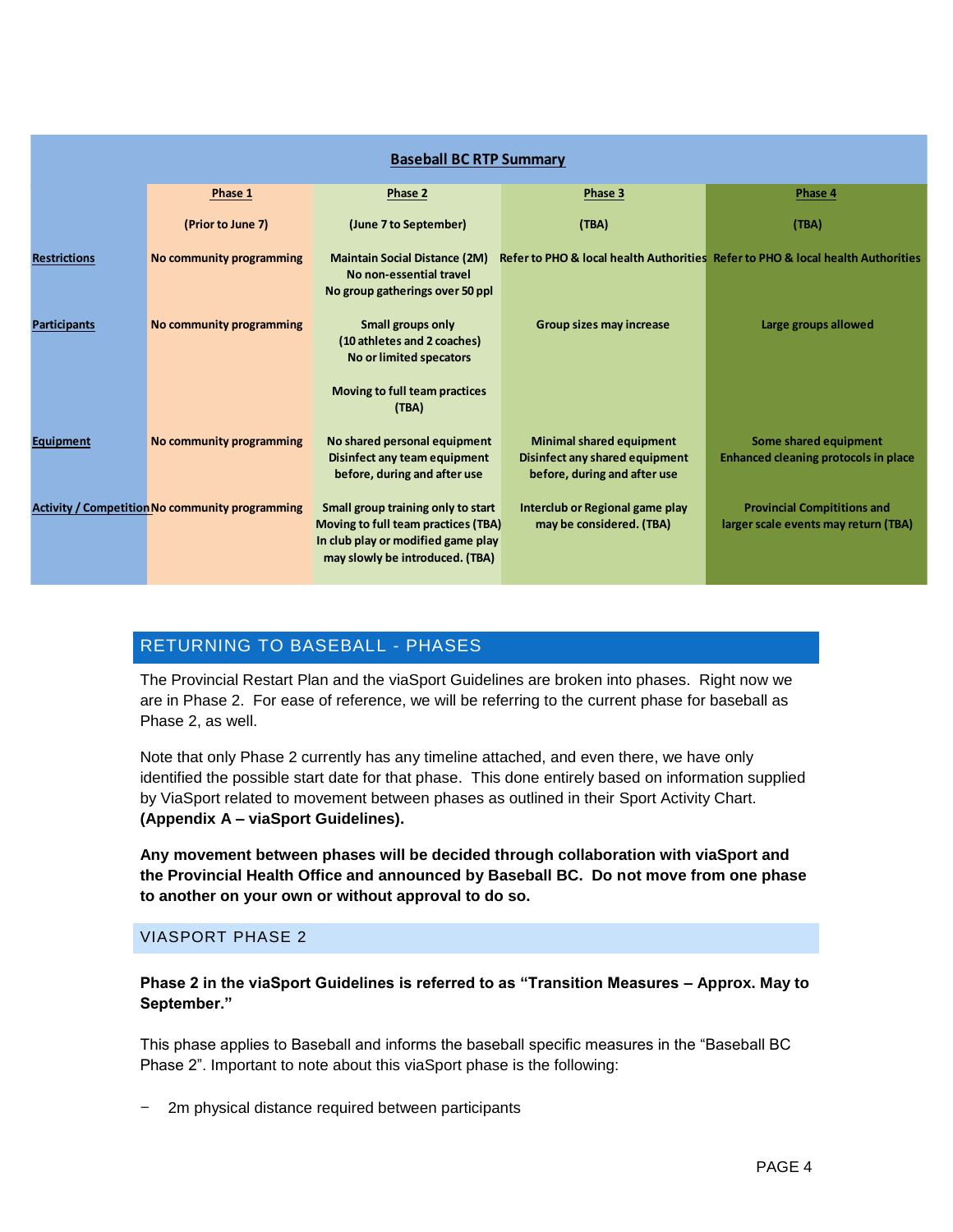- − No non-essential travel
- − No groups of more than 50 people
- − Increased hand hygiene
- − Symptom screening in place
- − Preferred outdoor activity only
- − Train in smaller groups
- − No or limited spectators
- − No contact-type activities
- − In-club play only (no travel and no games between clubs)
- − Minimal shared equipment if shared need to disinfect before, during, and after

See the viaSport Guidelines for all the requirements of this phase.

#### BASEBALL BC PHASE 2

### **Phase 2 Guidelines and Recommendations (June 7th to TBA)**

- **Small group training and development sessions permitted.**
- Maximum of 10 athletes at an event. Maximum of 2 coaches at an event. Maximum of 1 parent per athlete at an event.
- Verbal symptom screening must be performed at every session to ensure all participants are symptom free.
- All government expectations and requirements to be met, including viaSport Phase 2 guidelines
- All Baseball BC Personal Health and Hygiene Recommended Guidelines to be reviewed and enforced as outlined above.
- 2m physical distance required between participants
- Every event to include reminders to participants regarding 2m physical distancing and include no spitting, no face touching, no contact between the athletes.
- Attendance must be taken and kept at every event for all people in attendance including parents (drivers). These records must be kept for 30 days before being destroyed.
- No team huddles before, during or after the practice for coaching or teaching purposes unless 2m physical distancing requirements are adhered to.
- All drills to be created and implemented ensuring 2m physical distancing requirements are adhered to.
- No dugout use permitted. Athletes must be set up outside of the dugout with 2m physical distancing requirements adhered to.
- No shared use of personal equipment.
- Baseballs should be sanitized prior to every event and every effort given to limit the number of athletes using one ball in a practice environment.
- Any team issue bats should be sanitized prior to every event and between every use by different athletes. No other team equipment should be shared.
- No indoor events (practice, cage) permitted.
- No changing or dressing rooms permitted.
- All field prep equipment to be disinfected and cleaned after every use.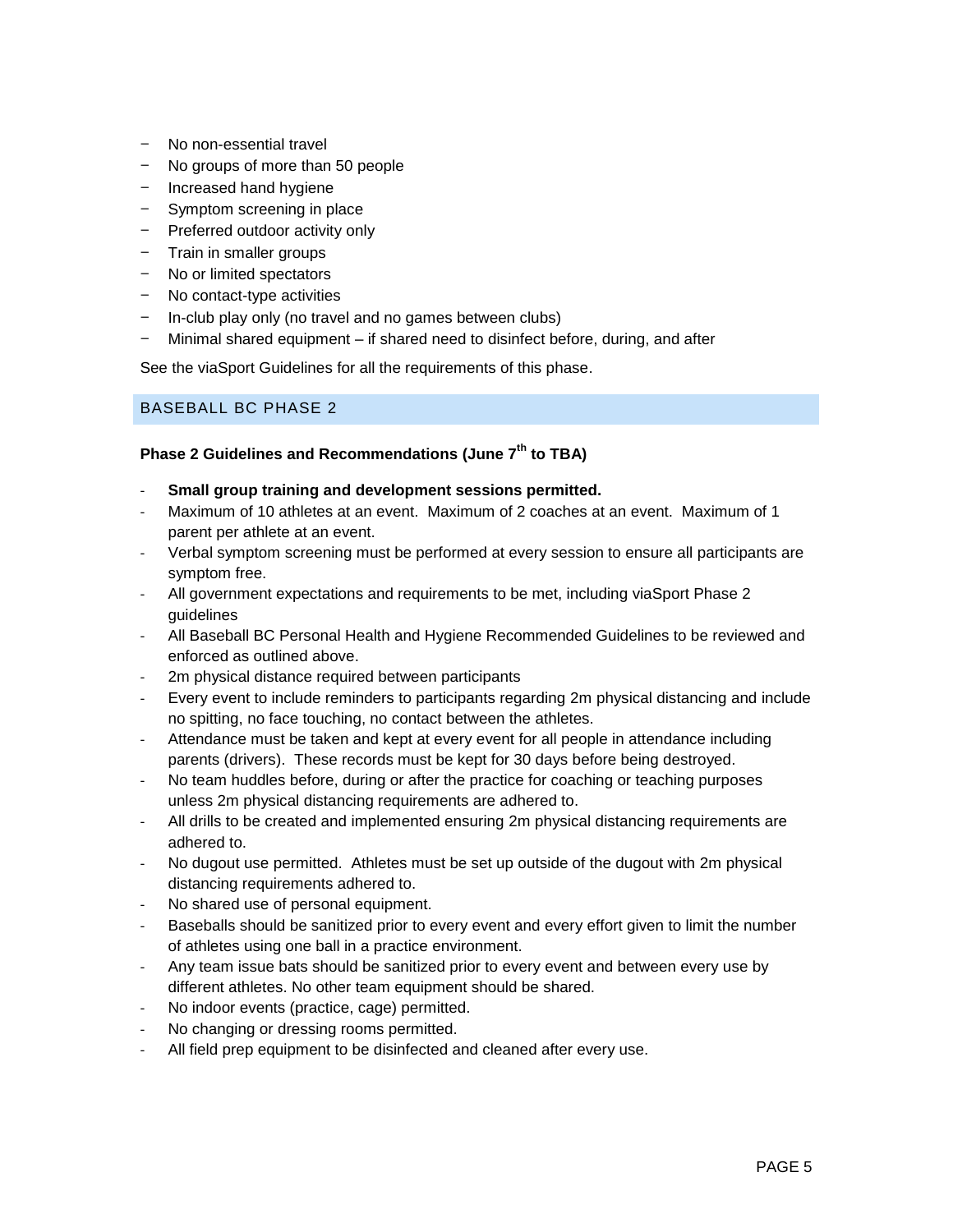#### **Phase 2 Guidelines and Recommendations Transition to other guidelines within this phase (Date TBA)**

- All guidelines listed above are applicable to this "In Phase Transition" with the following notable changes.
- **Full team practices permitted (Date TBA)**

# VIASPORT PHASE 3

#### **Phase 3 in the viaSport Guidelines is referred to as "Progressively Loosen – Future Date TBA."**

Important to note about this phase is the following:

- Refer to PHO or local health authorities for current restrictions.
- Group sizes may increase.
- Limited spectators
- Interclub or Regional Play may be considered.
- Increased hand hygiene.
- Some shared equipment.
- Enhanced cleaning protocols in place

See the viaSport Guidelines for all the requirements of this phase.

#### BASEBALL BC PHASE 3

#### **Phase 3 Guidelines and Recommendations (Date TBA)**

- Game play permitted.
- Maximum of 1 parent per athlete at an event.
- Verbal symptom screening must be performed at every session to ensure all participants are symptom free.
- All government expectations and requirements to be met as outlined above.
- All Baseball BC Personal Health and Hygiene Recommended Guidelines to be reviewed and enforced as outlined above.
- Every event to include reminders to participants regarding physical distancing requirements and include no spitting, no face touching, no contact between the athletes.
- Attendance must be taken and kept at every event for all people in attendance including parents (drivers). These records must be kept for 30 days before being destroyed.
- No team huddles before, during or after the game for coaching or teaching purposes unless physical distancing requirements are adhered to.
- No dugout use permitted. Athletes must be set up outside of the dugout with physical distancing requirements adhered to.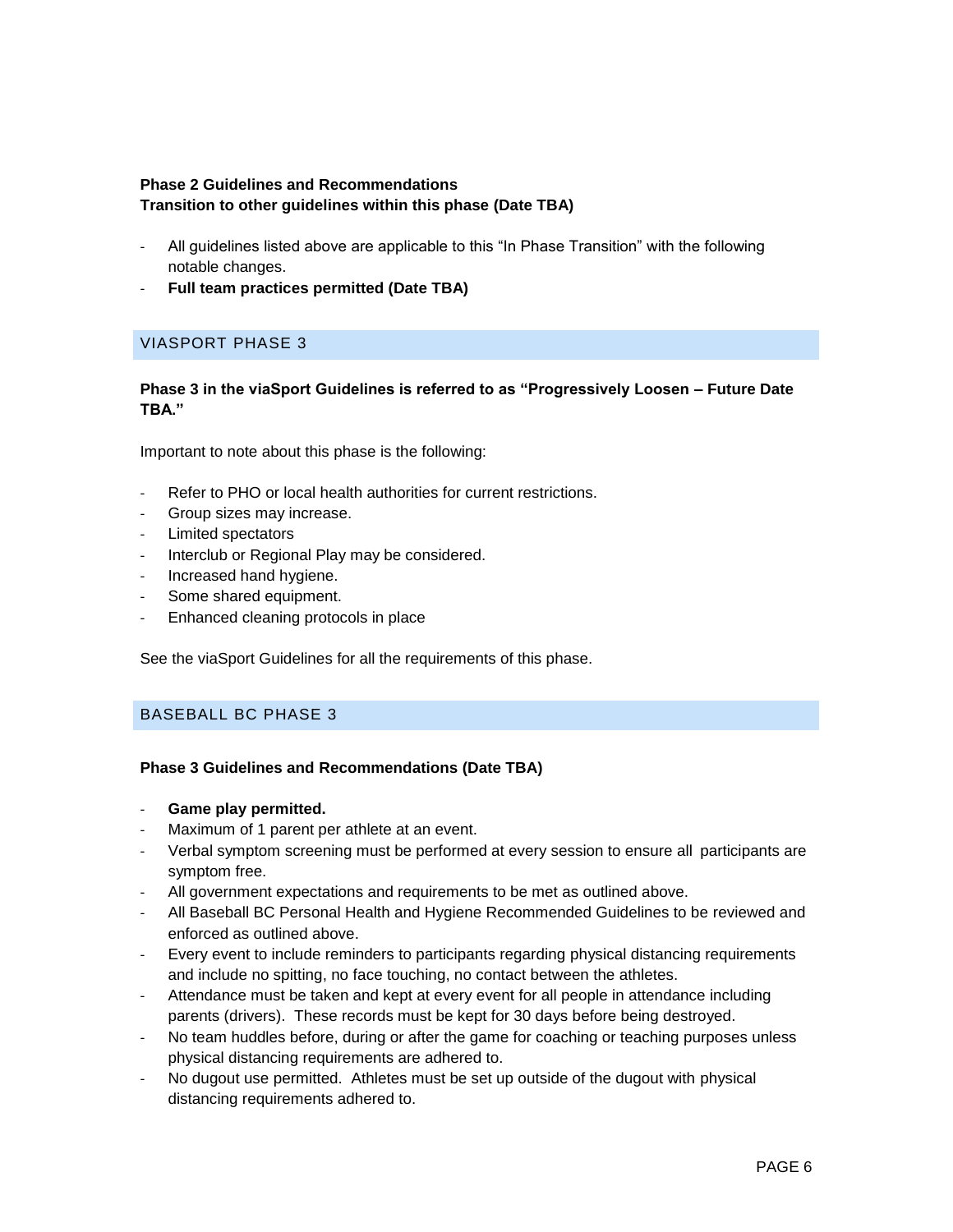- No shared use of personal equipment.
- No plate meetings pre-game for lineup exchanges unless physical distancing requirements are adhered to.
- No mound visits by catcher or coach unless physical distancing requirements are adhered to.
- No postgame handshakes.
- A new or disinfected baseball should be entered into the game for every ball put in play.
- Any team issue bats should be sanitized prior to every event and between every use by different athletes.
- All players to sanitize their hands when returning to the dugout from the field, after each at bat and as required.
- All scorekeeping, announcing and scoreboards operation to be performed outside and not in buildings or booths with social distancing requirements in mind.
- Umpires to work from behind the mound at an appropriate distance from others.
- Regional or Community based programming only. Limited travel. No overnight trips.
- No tournaments permitted.
- All field prep equipment to be disinfected and cleaned after every use.

The recommendations and guidelines in this phase are subject to change.

#### VIASPORT PHASE 4

#### **Phase 4 in the viaSport Guidelines is referred to as "New Normal – Future Date TBA"**

Important to note about this phase is the following:

- Refer to PHO or local health authorities for current restrictions.
- Large groups allowed.
- No restrictions on spectators.
- No restrictions on activity types.
- Provincial competitions and larger scale events may return
- Shared equipment permitted.

See the viaSport Guidelines for all the requirements of this phase.

#### BASEBALL BC PHASE 4

Traditional programming, including league play and championships can resume.

Some restrictions may be required.

# RECOMMENDATIONS AND GUIDELINES – FACILITY ADAPTATIONS

**The following guidelines and recommendations are provided for organizations, local associations and clubs and are suggested to be considered and incorporated in every phase of Return to Play.**